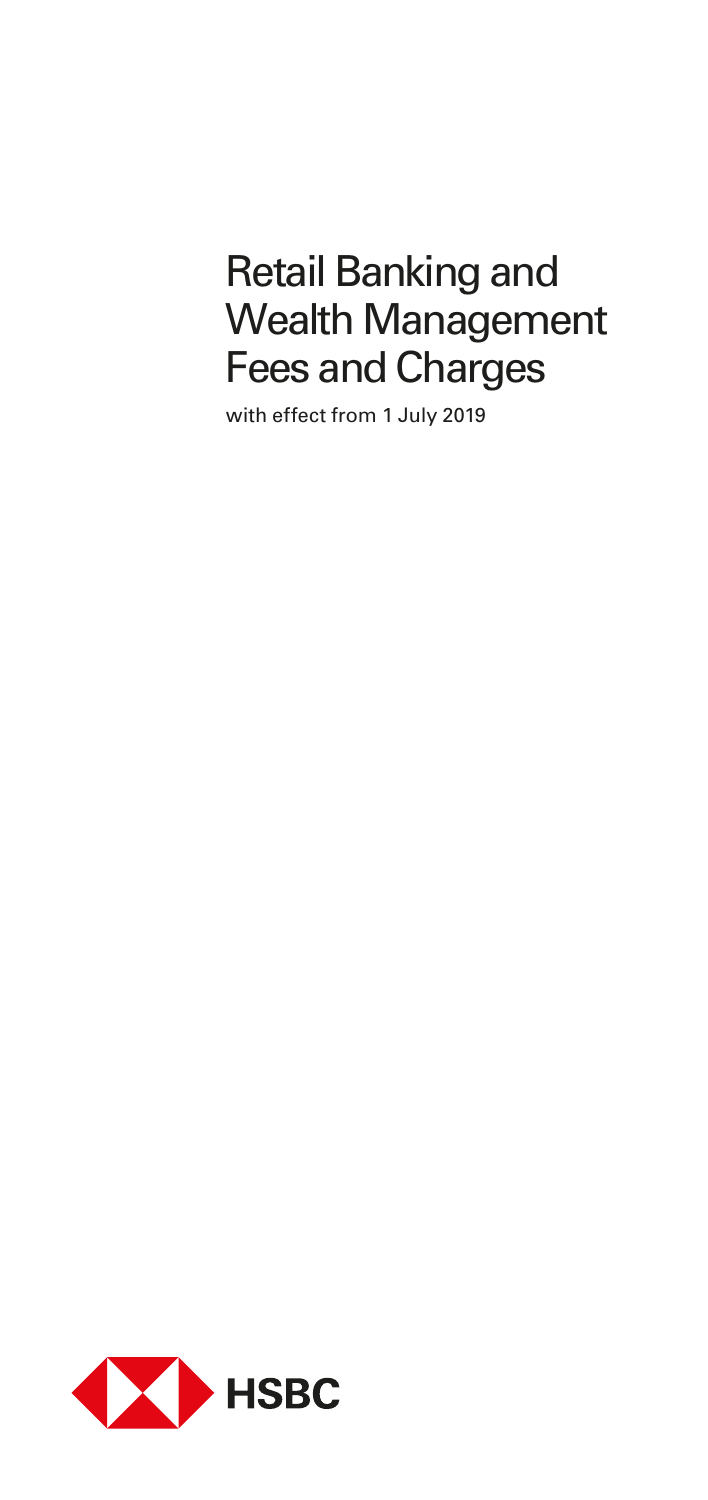### About this brochure

At HSBC we want to make it easy for you to know what fees and charges apply to the HSBC products and services you have chosen, which is why we have developed this simple, easy to understand brochure. It details the specific fees applicable to each HSBC product, as well as general fees that may apply when you use our services or those of other financial institutions.

By understanding the charges applicable to your HSBC products and services, you can minimise fees by choosing the most cost effective way to manage your money.

"HSBC" is The Hongkong and Shanghai Banking Corporation Limited, incorporated in the Hong Kong SAR, acting through its New Zealand branch. "HSBC Group" means HSBC Holdings plc, its subsidiaries and associated companies.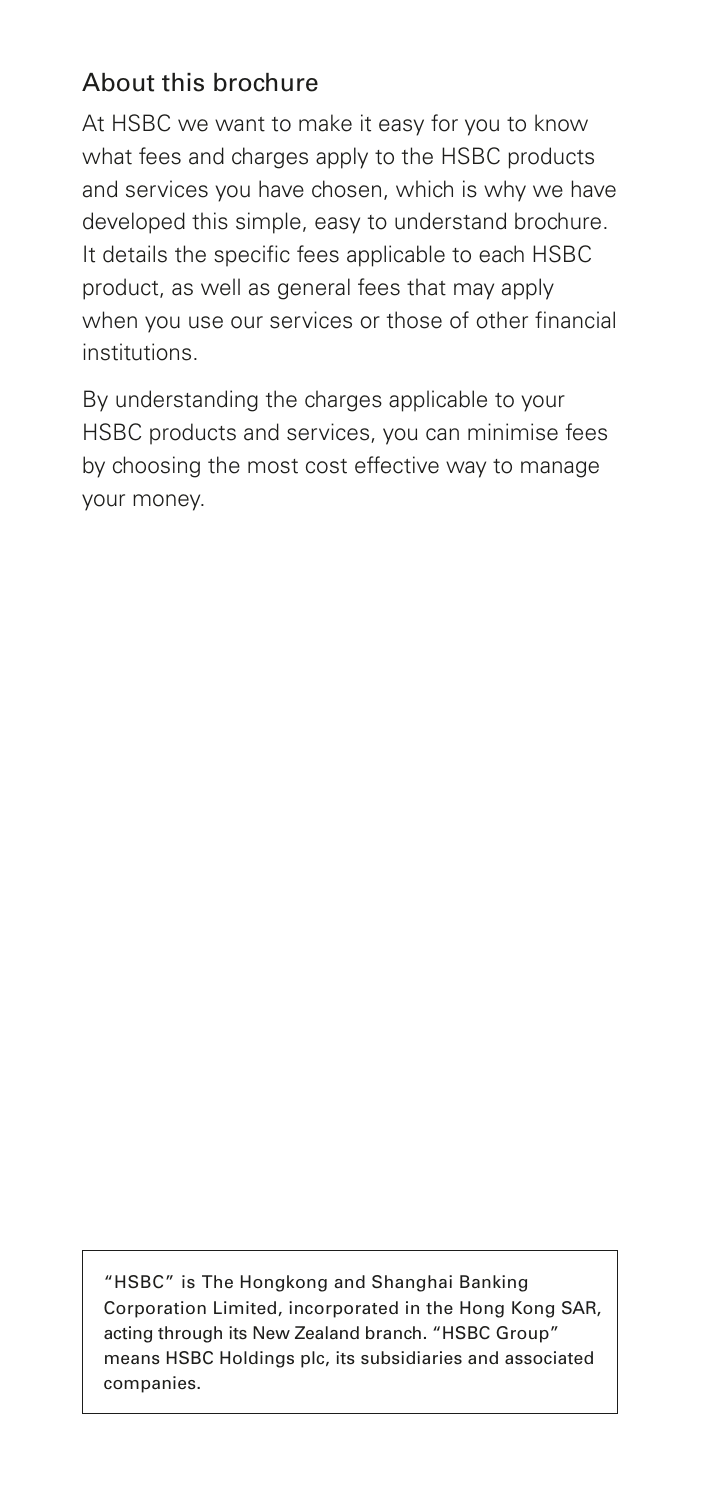### Fees

This brochure is a summary only of the fees and charges applicable to HSBC's Retail Banking and Wealth Management products and services. We may vary, change, withdraw or add fees and charges at any time.

Where there is a change to fees and charges, we will give you at least 14 days' notice of such change in at least one of the following ways:

- by direct communication (e.g. by letter, email, fax or telephone);
- by notice in the media (including public notices);
- by notice on our website; or
- by any electronic banking channel used by you.

Please refer to the Retail Banking and Wealth Management Terms and Conditions for further information on variation of fees and charges.

### Important information

- 1. Fees and charges listed in this guide are effective from 1 July 2019.
- 2. Our charges are reviewed regularly to ensure that our services remain competitive.
- 3. Charges levied by HSBC and non-HSBC overseas correspondent banks will be passed on to you.
- 4. Where government fees, charges and taxes apply, these will be passed on to you.
- 5. Full terms and conditions of all accounts are available on application.
- 6. All fees and charges are shown in New Zealand Dollars (NZD) unless otherwise stated.
- 7. Eligibility criteria apply to HSBC Premier.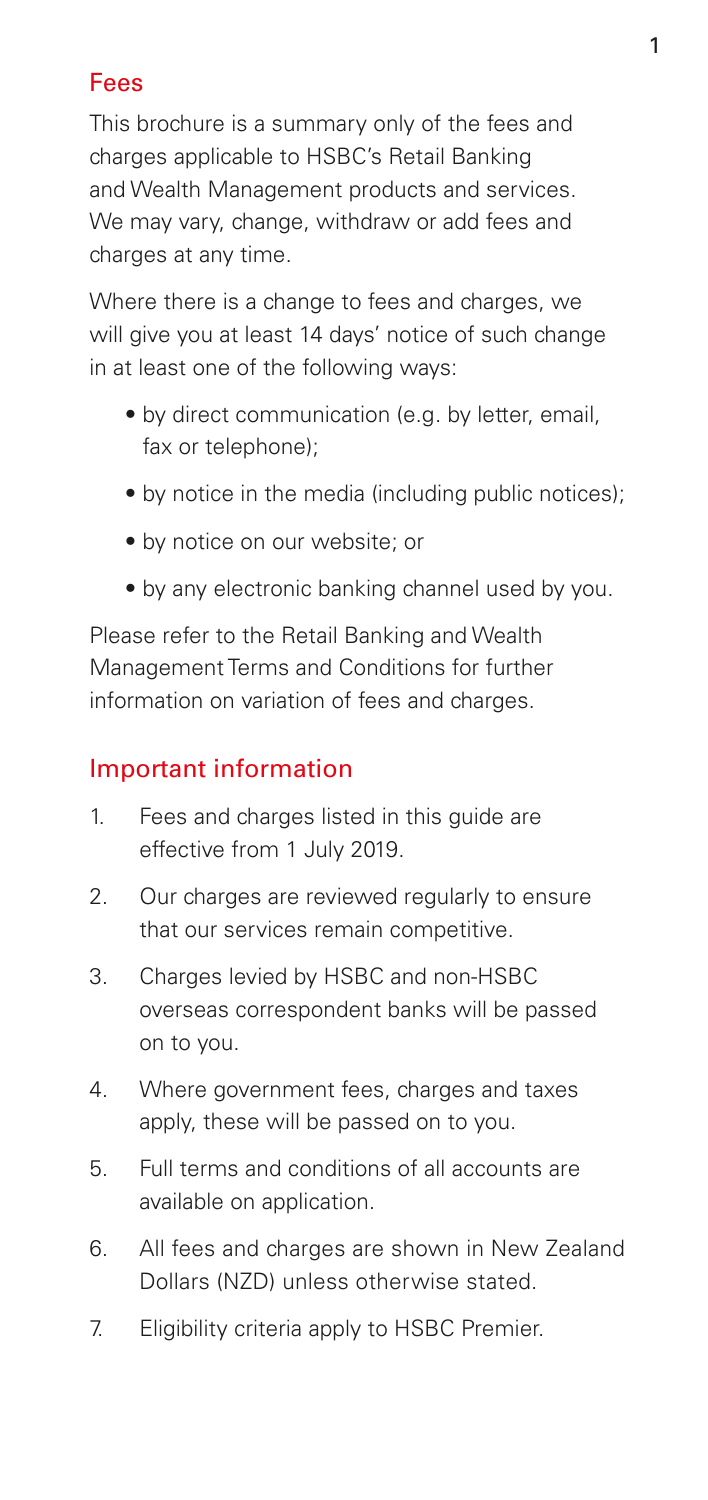### Section A

### 1.1 Summary of Key Terms

The following tables contains a summary of key terms and fees for reference only and are not intended to replace the full terms and conditions contained in the Retail Banking and Wealth Management Terms and Conditions brochure. The full terms and conditions contained in the Retail Banking and Wealth Management Terms and Conditions brochure will prevail in the event of any inconsistency.

## HSBC Premier

| <b>Quick Facts</b>      |                                                                                                                                                                                                                                                                                                                                                                                                                                                                                    |                                                                                                            |  |
|-------------------------|------------------------------------------------------------------------------------------------------------------------------------------------------------------------------------------------------------------------------------------------------------------------------------------------------------------------------------------------------------------------------------------------------------------------------------------------------------------------------------|------------------------------------------------------------------------------------------------------------|--|
| <b>Product Features</b> |                                                                                                                                                                                                                                                                                                                                                                                                                                                                                    | For more information                                                                                       |  |
| Eligibility<br>Criteria | To qualify for HSBC<br>Premier, you need to meet<br>the following criteria:<br>a minimum value of<br>NZ\$500,000 in home<br>loans with HSBC in<br>New Zealand (facility<br>limit, not outstanding<br>balance); and/or<br>a minimum value of<br>NZ\$100,000 in savings<br>and investments with<br>HSBC in New Zealand;<br>and/or<br>• if you are an overseas<br><b>HSBC Premier customer,</b><br>you will automatically<br>qualify for Premier<br>customer status in<br>New Zealand | • Retail Banking<br>and Wealth<br>Management<br>Terms and<br>Conditions,<br>Section 2<br>hsbcpremier.co.nz |  |
| Accounts                | Everyday Account<br>$\bullet$<br>e-Saver Account<br>$\bullet$<br><b>Smart Saver Account</b><br>Multi-currency Account<br>$\bullet$<br><b>Term Deposits</b><br>$\bullet$<br>Additionally, the following<br>products are available<br>exclusively to HSBC<br>Premier customers:<br><b>HSBC Premier Renminbi</b><br>$\bullet$<br>Savings Account<br><b>HSBC Premier Explorer</b><br>$\bullet$<br>Account (for children /<br>arandchildren of HSBC<br>Premier customers)               | • Retail Banking<br>and Wealth<br>Management<br>Terms and<br>Conditions,<br>Section 3                      |  |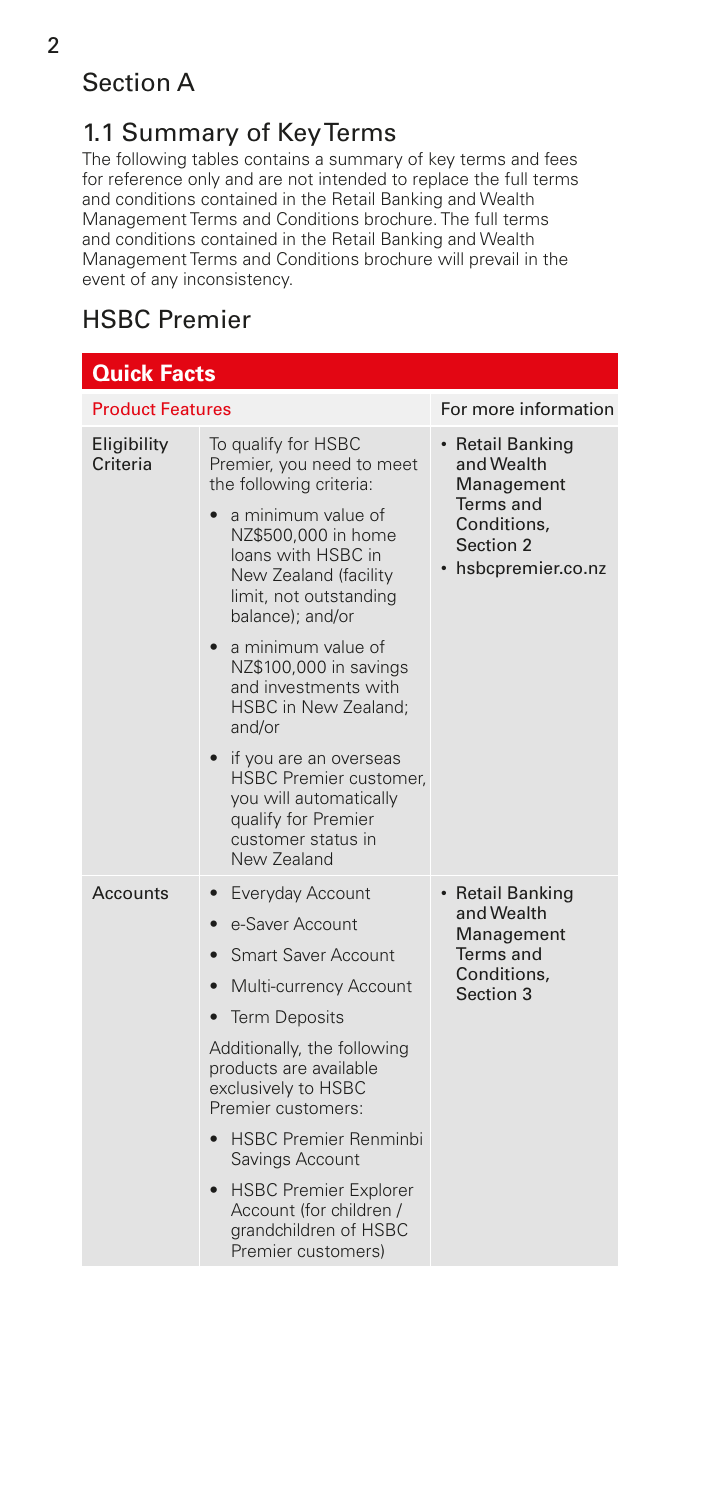| <b>Keys Terms</b>                         |                                                                                                                                                                                                                                                                                                                                                                                                                                                                                                                                                             |                                                                                          |
|-------------------------------------------|-------------------------------------------------------------------------------------------------------------------------------------------------------------------------------------------------------------------------------------------------------------------------------------------------------------------------------------------------------------------------------------------------------------------------------------------------------------------------------------------------------------------------------------------------------------|------------------------------------------------------------------------------------------|
| Termination<br>of Services<br>or Accounts | Your eligibility to be<br>an HSBC Premier<br>customer and any<br>preferential pricing and<br>associated beneficiary<br>will immediately<br>cease to apply and the<br>terms and conditions<br>applicable to HSBC<br>Premier (the 'HSBC<br>Premier Agreement') will<br>terminate for any of the<br>reasons mentioned in<br>section 2.1 of the Retail<br><b>Banking and Wealth</b><br>Management Terms and<br>Conditions brochure<br>• You may terminate<br>the HSBC Premier<br>Agreement at any time<br>by giving us at least 30<br>days prior written notice | • Retail Banking<br>and Wealth<br>Management<br>Terms and<br>Conditions.<br>Section 2    |
| Variation<br>of Terms &<br>Conditions     | • We may from time to<br>time vary the terms and<br>conditions and notify<br>you of any changes<br>in accordance with<br>section 5.17 of the Retail<br>Banking and Wealth<br>Management Terms and<br>Conditions brochure                                                                                                                                                                                                                                                                                                                                    | • Retail Banking<br>and Wealth<br>Management<br>Terms and<br>Conditions.<br>Section 6.18 |

# Everyday Banking Account

| <b>Quick Facts</b>      |                                                                                                                                                     |                                                                                       |  |
|-------------------------|-----------------------------------------------------------------------------------------------------------------------------------------------------|---------------------------------------------------------------------------------------|--|
| <b>Product Features</b> |                                                                                                                                                     | For more information                                                                  |  |
| Product<br>Available    | • Everyday Account - A<br>transactional account<br>with Internet Banking,<br><b>Automated Phone</b><br>Banking, HSBC Card and<br>Cheque Book access | • Retail Banking<br>and Wealth<br>Management<br>Terms and<br>Conditions.<br>Section 3 |  |
|                         |                                                                                                                                                     | • hsbcpremier.co.nz                                                                   |  |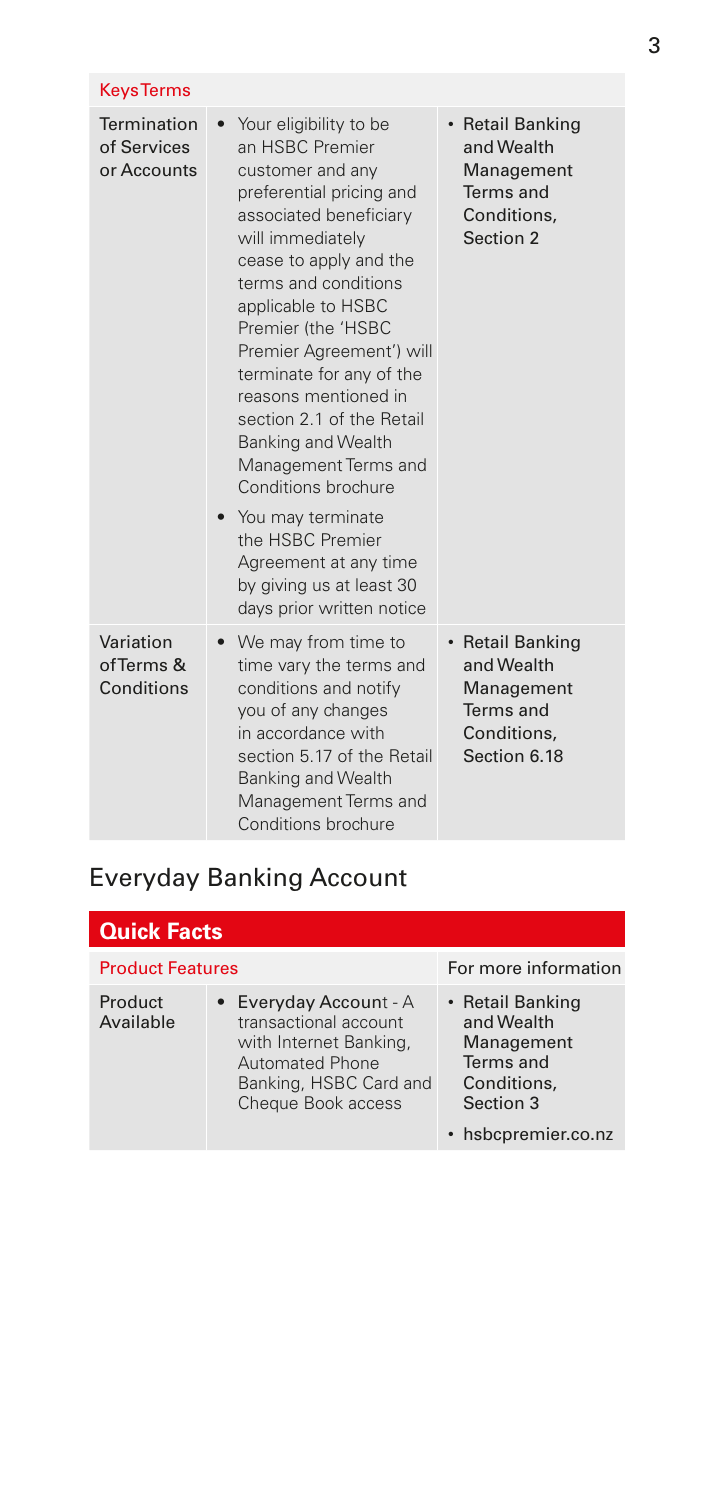## Savings Accounts

| <b>Quick Facts</b>      |                                                                                                                                                                                                                                                                            |                                                                                                            |
|-------------------------|----------------------------------------------------------------------------------------------------------------------------------------------------------------------------------------------------------------------------------------------------------------------------|------------------------------------------------------------------------------------------------------------|
| <b>Product Features</b> |                                                                                                                                                                                                                                                                            | For more information                                                                                       |
| Products<br>Available   | e-Saver Account - An<br>'online' only' account<br>opened through Internet<br>Banking earning interest.<br>Interest is paid on every<br>dollar up to a capped<br>amount. Does not come<br>with HSBC Card or<br>Cheque Book access                                           | • Retail Banking<br>and Wealth<br>Management<br>Terms and<br>Conditions,<br>Section 3<br>hsbcpremier.co.nz |
|                         | • Smart Saver Account<br>- An account that pays<br>a competitive rate of<br>interest every month<br>if a withdrawal is not<br>made from the account.<br>Interest is calculated<br>daily and paid monthly                                                                   |                                                                                                            |
|                         | • Multi-currency Account<br>- A transactional account<br>available in NZD and 9<br>major foreign currencies<br>• HSBC Premier<br>Renminbi Savings<br>Account - A Renminbi<br>denominated<br>transactional account<br>available exclusively<br>to HSBC Premier<br>Customers |                                                                                                            |

# Term Deposits

| <b>Quick Facts</b>      |                                                                                                                                                                                                                                                                                                                                                                                                              |                                                                                                            |  |
|-------------------------|--------------------------------------------------------------------------------------------------------------------------------------------------------------------------------------------------------------------------------------------------------------------------------------------------------------------------------------------------------------------------------------------------------------|------------------------------------------------------------------------------------------------------------|--|
| <b>Product Features</b> |                                                                                                                                                                                                                                                                                                                                                                                                              | For more information                                                                                       |  |
| Products<br>Available   | • NZD Term Deposits -<br>N7D denominated fixed<br>term deposits for terms<br>from 7 days to 5 years<br>with the option of having<br>interest paid at maturity<br>or at interim intervals<br>• Foreign Currency Term<br>Deposits - Term deposits<br>in 9 major foreign<br>currencies for terms<br>from 7 days to 5 years<br>with the option of having<br>interest paid at maturity<br>or at interim intervals | • Retail Banking<br>and Wealth<br>Management<br>Terms and<br>Conditions,<br>Section 3<br>hsbcpremier.co.nz |  |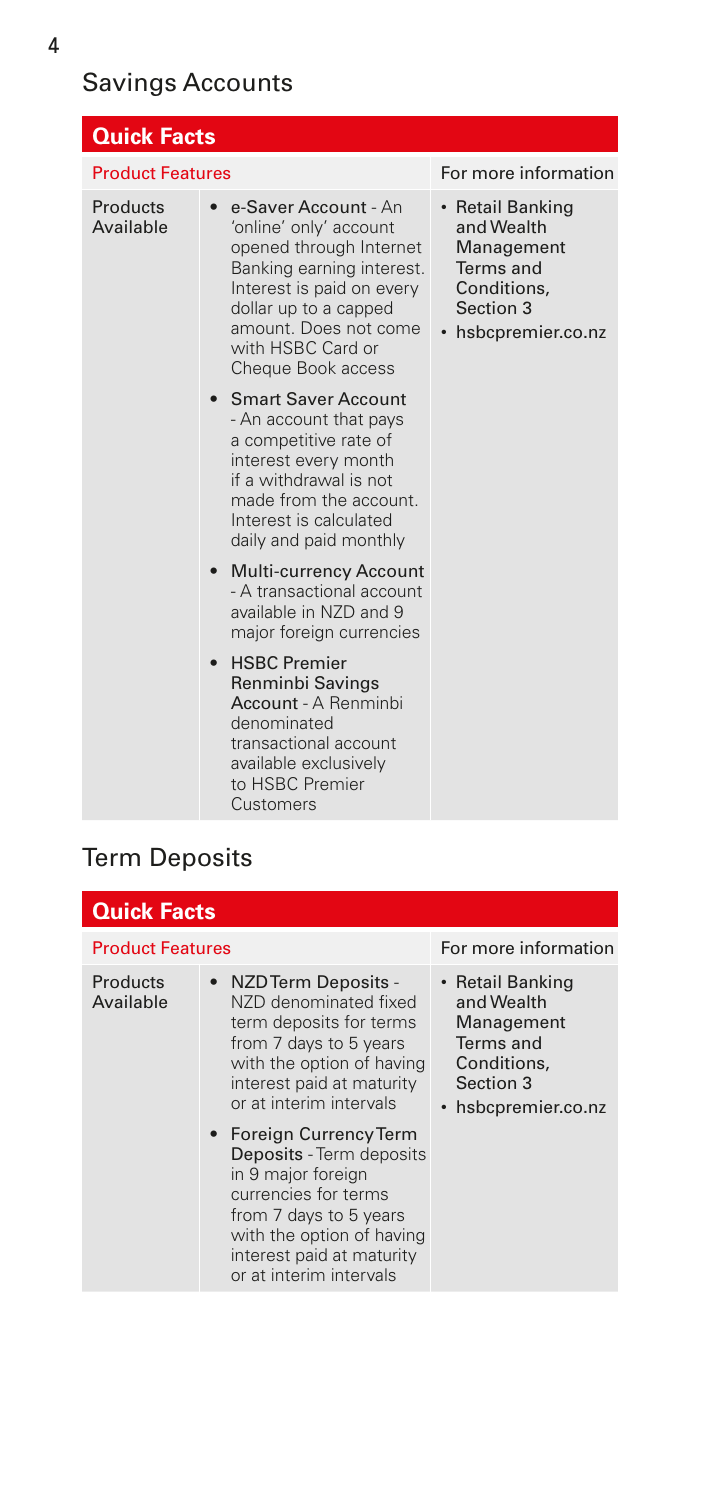#### If you would like to provide your feedback or to lodge a complaint with HSBC.

- Contact your HSBC Relationship Manager
- 24-hour HSBC Premier hotline 0800 028 088 if calling within New Zealand or +64 9 368 8557 if calling from overseas.
- Email customerrelations@hsbc.co.nz
- Mail Customer Relations Department, P.O. Box No.5947, Wellesley Street, Auckland 1141, New Zealand

# Product related fees and charges

This section sets out fees and charges that are specific to each of our products. General service fees and charges may also apply in addition to the product related fees set out below. Please refer to Section B for minimum account opening deposits that are applicable to non-Premier customers.

#### Premier Service Fee \$15.00 per month<sup>1</sup>

1 Eligibility criteria apply to HSBC Premier. The Premier Service Fee may apply to non-qualifying Premier customers. Please refer to www.hsbc.co.nz for full details regarding Premier criteria and the Premier Service Fee.

# Deposit products

### Everyday Account

| Monthly service fee | $$5.00*$               |
|---------------------|------------------------|
| Deposits            | no charge <sup>1</sup> |
| Withdrawals         | no charge <sup>1</sup> |

1 Excludes clearance, cheque, cash handling and electronic payment fees. ATM operator fees may apply to the use of your HSBC Card. Please refer to Section B.

\* Not applicable to Premier customers.

### E-Saver Account

| Monthly service fee | $$5.00*$               |
|---------------------|------------------------|
| Deposits            | no charge <sup>1</sup> |
| Withdrawals         | no charge <sup>1</sup> |

- 1 Excludes clearance and electronic payment fees. Please refer to Section B.
- Not applicable to Premier customers.

For more information

- Retail Banking and Wealth Management Terms and Conditions, Section 6.11
- hsbc.co.nz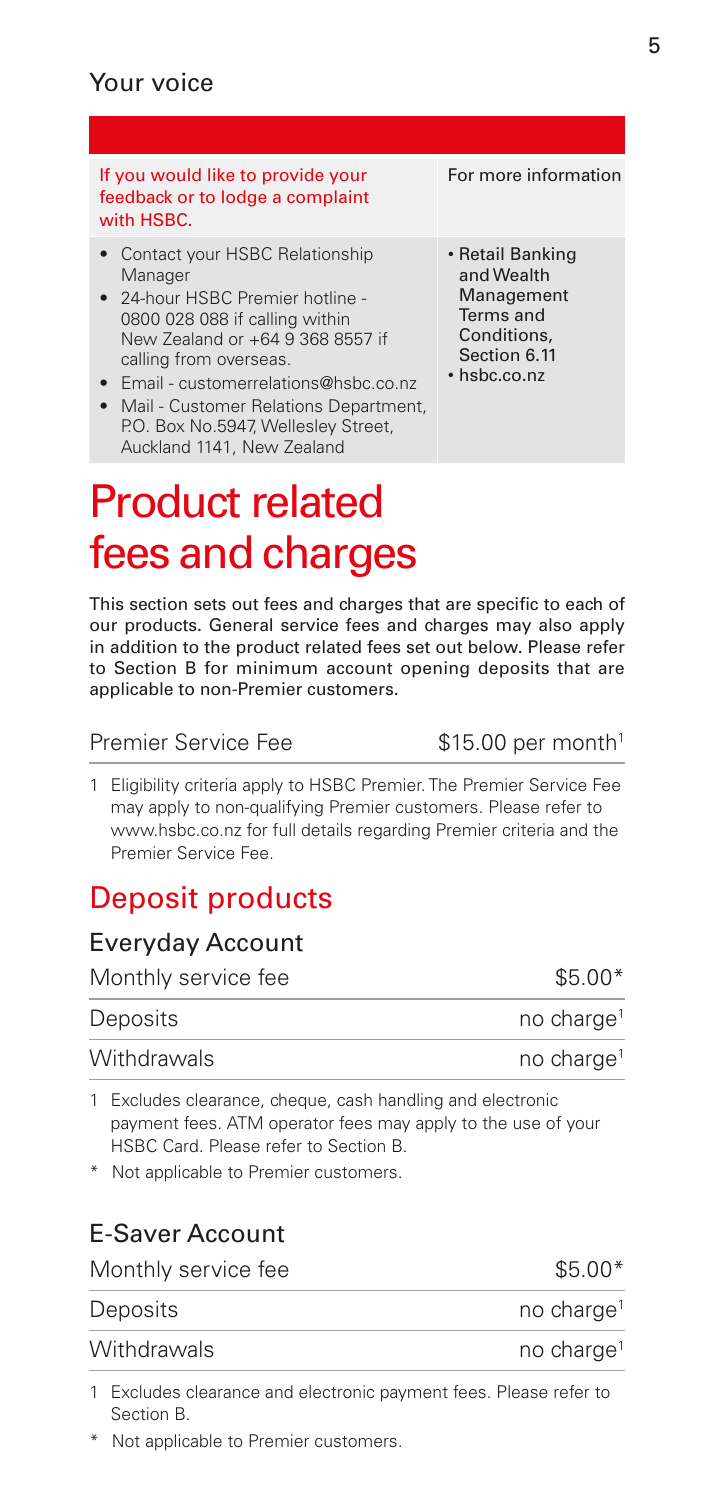6

| Monthly service fee                                                                                                                                                                                                                               | $$5.00*$               |
|---------------------------------------------------------------------------------------------------------------------------------------------------------------------------------------------------------------------------------------------------|------------------------|
| Deposits                                                                                                                                                                                                                                          | no charge <sup>1</sup> |
| Withdrawals                                                                                                                                                                                                                                       | no charge <sup>1</sup> |
| Excludes clearance and electronic payment fees. Please refer to<br>1<br>Section B.<br>Not applicable to Premier customers.                                                                                                                        |                        |
| Savings Cheque Account#                                                                                                                                                                                                                           |                        |
| Monthly service fee                                                                                                                                                                                                                               | $$5.00*$               |
| Deposits                                                                                                                                                                                                                                          | no charge <sup>1</sup> |
| Withdrawals                                                                                                                                                                                                                                       | no charge <sup>1</sup> |
| Excludes clearance, cheque, cash handling and electronic<br>1<br>payment fees. ATM operator fees may apply to the use of your<br>HSBC Card. Please refer to Section B.<br>Not available to new customers.<br>Not applicable to Premier customers. |                        |
| <b>Business Standard Cheque#</b>                                                                                                                                                                                                                  |                        |
| Monthly service fee                                                                                                                                                                                                                               | $$5.00*$               |
| Deposits                                                                                                                                                                                                                                          | $$0.501*$              |
| Withdrawals                                                                                                                                                                                                                                       | \$0.50 <sup>1</sup>    |
| 1 Excludes clearance, cheque, cash handling and electronic<br>payment fees. ATM operator fees may apply to the use of your<br>HSBC Card. Please refer to Section B.<br>Not available to new customers.<br>Not applicable to Premier customers.    |                        |
| <b>HSBC Premier Renminbi Savings Account*</b>                                                                                                                                                                                                     |                        |
| Monthly service fee                                                                                                                                                                                                                               | Nil                    |
| Available only to Premier customers.                                                                                                                                                                                                              |                        |
| Multi-currency Account                                                                                                                                                                                                                            |                        |
| Monthly service fee<br>(equivalent in NZD currency)                                                                                                                                                                                               | $$5.00*$               |
| Only one fee applies for non-Premier customers, irrespective of the<br>number of accounts held.                                                                                                                                                   |                        |
| Deposits                                                                                                                                                                                                                                          | \$0.50                 |
| Withdrawals                                                                                                                                                                                                                                       | \$0.50                 |
| Excludes clearance, cheque, cash handling and electronic payment                                                                                                                                                                                  |                        |

fees. Please refer to Section B.

\* Not applicable to Premier customers.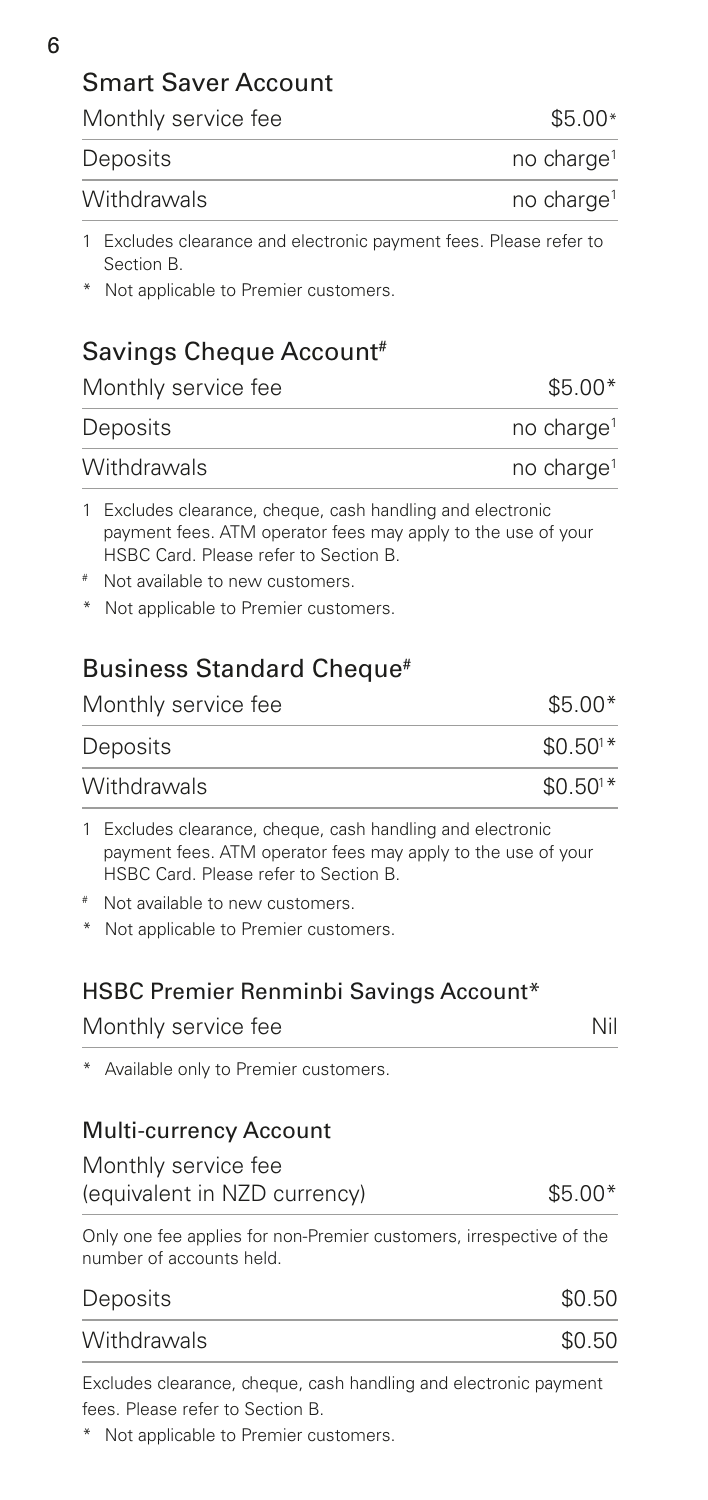| Term Deposits                           |         |
|-----------------------------------------|---------|
| Administration fee for termination of   |         |
| a Term Deposit before its maturity date | \$50.00 |

A break cost fee or charge may become payable if you wish to terminate your term deposit before its maturity date, or alter the terms of the investment. For more information about fees and charges applying to term deposits please refer to the Retail banking and Wealth Management Terms and Conditions.

# Loan products

| Loan application fee |  |
|----------------------|--|
|                      |  |

Where application fees apply they will be disclosed to you on application and in your Loan Details letter.

Split or multiple loan establishment fee \$150.00 per split

where applicable

 $A$ 00.00

Split loan fee does not apply for the first 3 loans / splits.

Construction loan drawdown fee  $$100.00$  per drawdown

Fee for each progressive drawdown under a construction loan.

Security variation fee \$150.00 per variation

Fee payable where substituting or otherwise varying your security or home loan.

Documentation variation fee  $$150.00$  per variation

Changes requested by you to your loan documentation pre or post settlement.

Redraw fee (table loan only) \$25.00 per redraw

Where you re-borrow a part of your floating rate table loan you have previously prepaid.

#### Top-up fee  $$250.00$  per top-up

New advance or increase to your credit limit under your existing loan.

Administration cost for early prepayment of a fixed rate loan \$50.00 per loan

Administration cost payable on early prepayment of a fixed rate loan, in addition to any break cost fee.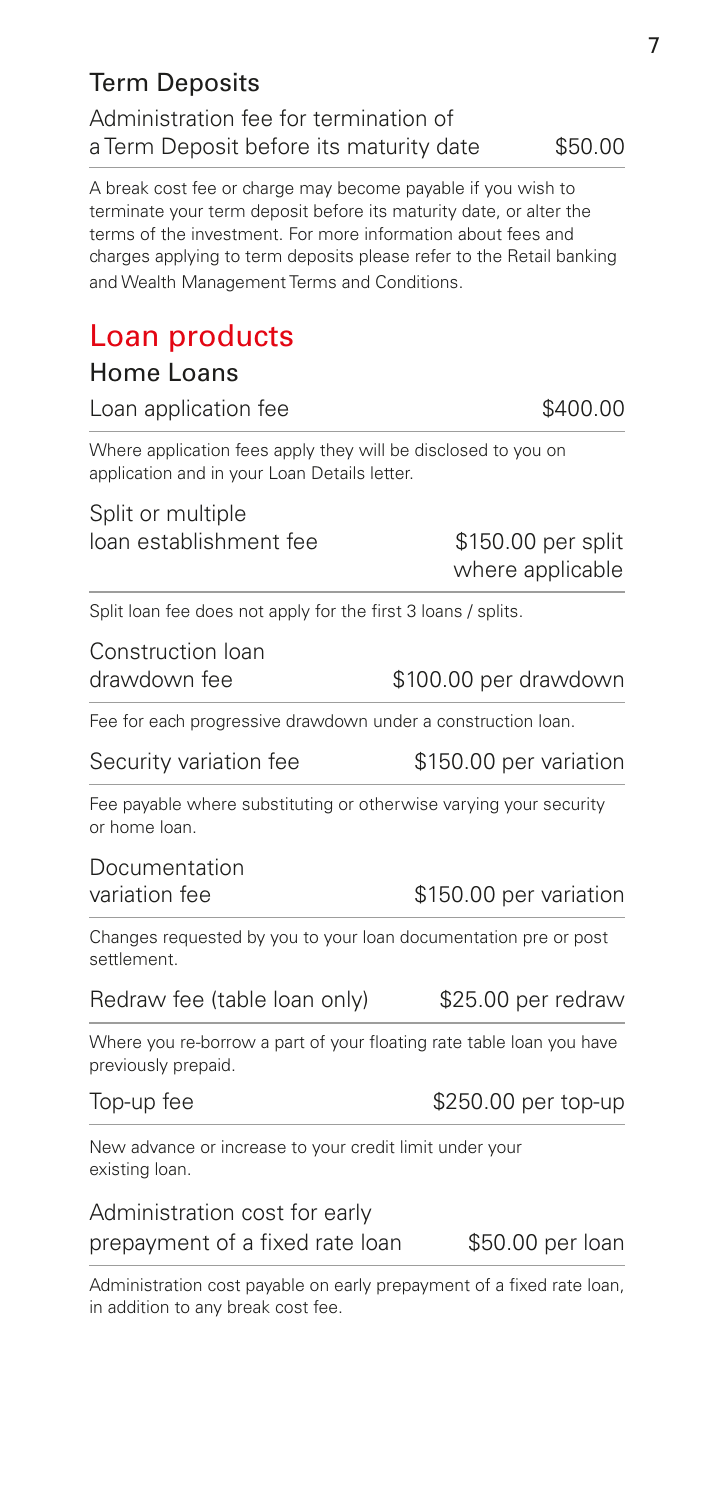#### Break cost for early prepayment of a fixed rate loan may apply

As defined in the Loan Details letter, an amount reflecting HSBC's loss on early prepayment that may be payable if you chose to prepay or switch your fixed rate loan prior to expiry of the fixed rate term. Please contact us for an indicative example. For more information, see www.hsbc.co.nz

#### Security discharge fee  $$150.00$  per

security discharge document

Where you require your existing mortgage and/or other security to be discharged.

### Overdraft establishment fee

| Permanent (secured/unsecured) | \$50.00 |
|-------------------------------|---------|
| Temporary                     | \$25.00 |

### Home Equity Loan

| Monthly service fee | no charge |
|---------------------|-----------|
| Deposits            | $$0.351*$ |
| Withdrawals         | $$0.351*$ |

1 Excludes clearance, cheque, cash handling and electronic payment fees. ATM operator fees may apply to the use of your HSBC Card. Please refer to Section B.

\* Not applicable to Premier customers.

### Home Smart Loan1

| Monthly service fee                                | no charge |
|----------------------------------------------------|-----------|
| Per deposit transaction <sup>2</sup>               | no charge |
| First 20 withdrawal transactions <sup>2</sup>      | no charge |
| Thereafter per withdrawal transaction <sup>2</sup> | $$1.00*$  |

1 Not available to new customers.

2 Excludes clearance, cheque, cash handling and electronic payment fees. ATM operator fees may apply to the use of your HSBC Card. Please refer to Section B.

\* Not applicable to Premier customers.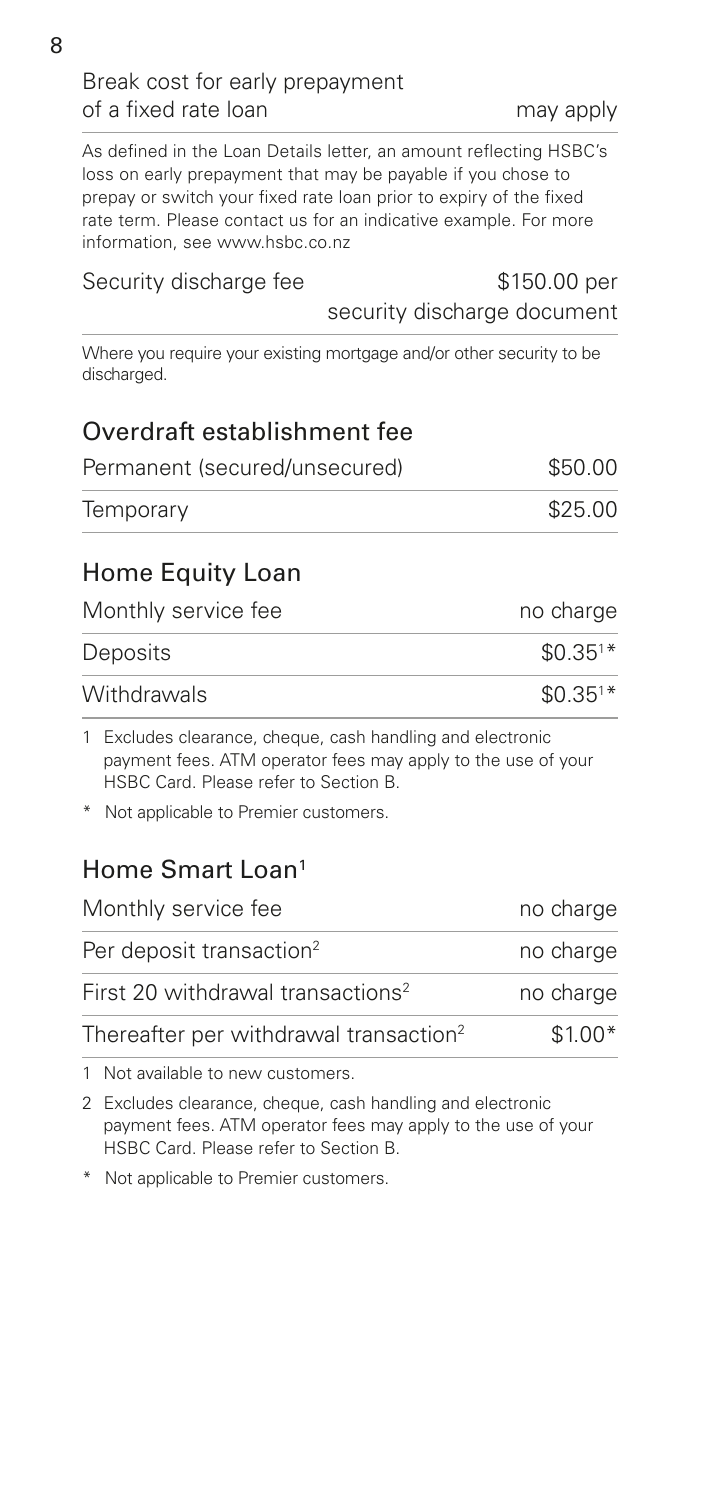#### Bank guarantees\*

Not available to new customers.

Other fees, charges, taxes or costs (including a valuation cost) may become payable in respect of your loan(s) or security as set out in clauses 4 and 5.1 of HSBC's Home Loan Standard Terms and Conditions or as otherwise specified in your mortgage or security documentation.

Other default and enforcement fees and charges may become payable in the event you breach your loan agreement or HSBC is required to enforce its security or mortgage. For more information about these default fees and charges please refer to clause 4 of HSBC's Home Loan Standard Terms and Conditions and the terms of our security document or mortgage.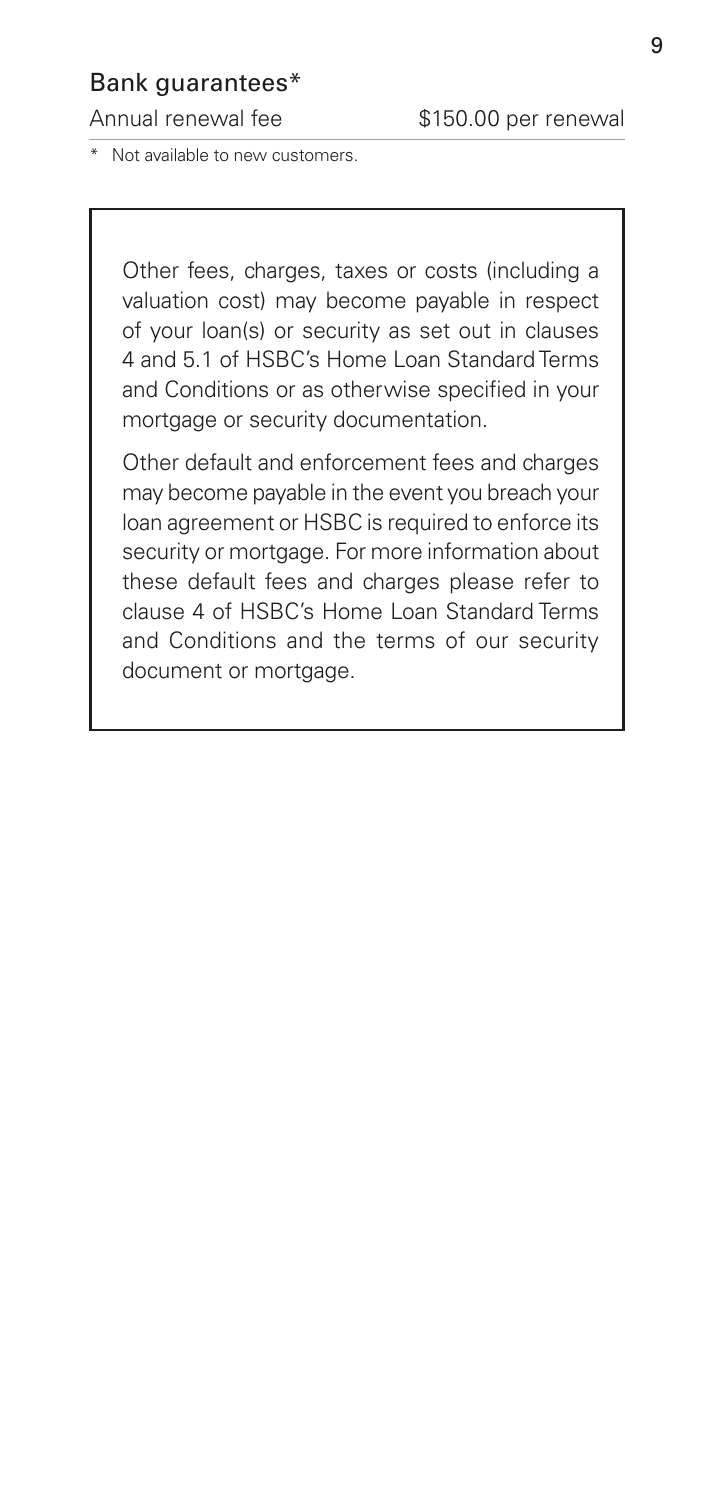Section B

# HSBC general service fees and charges

### **Applicable to Retail Banking and Wealth Management products and services.**

All general service fees and charges are charged in addition to the account related transaction fees set out in Section A. For example, funds withdrawn from an account for other services such as bank cheque, electronic payment, automated / periodic payment or bank draft will also attract our standard account transaction fees for withdrawals.

The services set out in this section may also incur additional fees charged by other banks. These fees will be charged to your account.

For foreign currency transactions all fees are calculated on the New Zealand Dollar (NZD) equivalent of the foreign currency.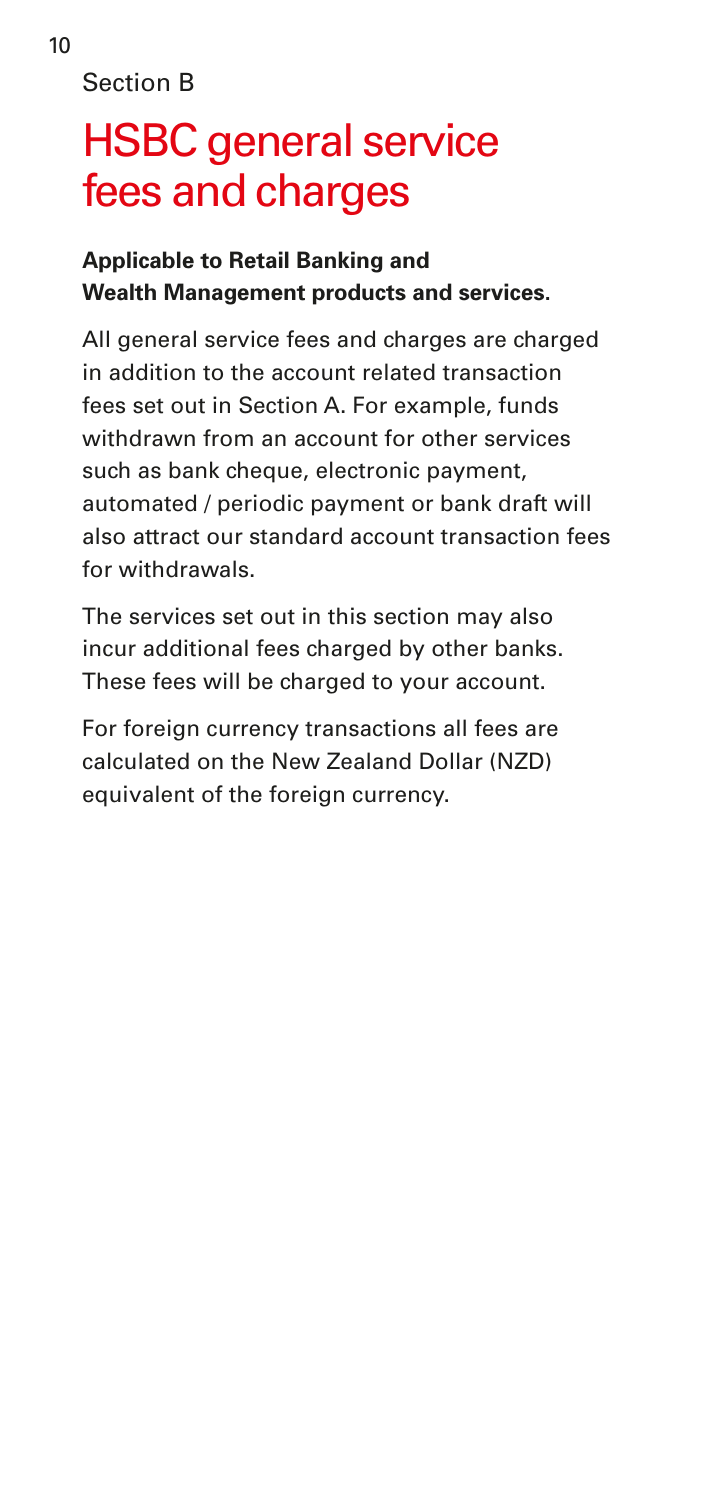## Payments:

### Outward international payments<sup>1</sup>

| Initiated manually<br><b>HSBC Non-Premier customer</b>                                         | \$30.00 |
|------------------------------------------------------------------------------------------------|---------|
| Initiated manually Premier customer                                                            | \$25.00 |
| Initiated electronically (Personal and Business<br>Internet Banking / Phone Banking) - Premier |         |
| and non-Premier                                                                                | \$20.00 |

Charges levied by non-HSBC overseas correspondent banks will be passed on to you. Where you do not have an HSBC account, this will be charged at the time the transaction is initiated.

1 For USD payments, please note payments are required to go through a correspondent bank in the United States. This may result in an additional fee by this correspondent bank of up to USD20.00.

### Local payments

#### One-off manual local payment

| Non-Premier customers                   | \$10.00 |
|-----------------------------------------|---------|
| Premier customers                       | \$5.00  |
| Local payment recovery fee <sup>1</sup> | \$50.00 |

Local Payments can be established free of charge through the Transfers section of HSBC Internet Banking.

1 HSBC will request for an electronic recovery on your behalf. However there is no guarantee that the funds will be returned.

### Same day cleared payments

| Same day - without notification             |         |  |
|---------------------------------------------|---------|--|
| to beneficiary                              | \$35.00 |  |
| Same day – with notification to beneficiary | \$40.00 |  |

#### Inward international payments

| Credited to an HSBC account                                                                                                    | \$15.00 |
|--------------------------------------------------------------------------------------------------------------------------------|---------|
| Correspondent Banking Fee<br>non-HSBC account                                                                                  | \$50.00 |
| For foreign currency transfers paid in NZD, HSBC's International                                                               |         |
| Payment buying rate for the relevant currency will be used.<br>If the proceeds are converted to a third currency HSBC will buy |         |

If the proceeds are converted to a third currency, HSBC will buy the receiving currency at HSBC's International Payment buying rate against the NZD and sell the third foreign currency at HSBC's International Payment, Bank Draft or selling rate against NZD depending on the nature of the transaction.

| Payment tracing fee (per trace) <sup>1</sup>  | \$25.00 |  |
|-----------------------------------------------|---------|--|
| Amendment of remitted payment <sup>1</sup>    | \$25.00 |  |
| Cancellation of remitted payment <sup>1</sup> | \$50.00 |  |

1 Overseas charges and charges levied by other banks will be passed on to you.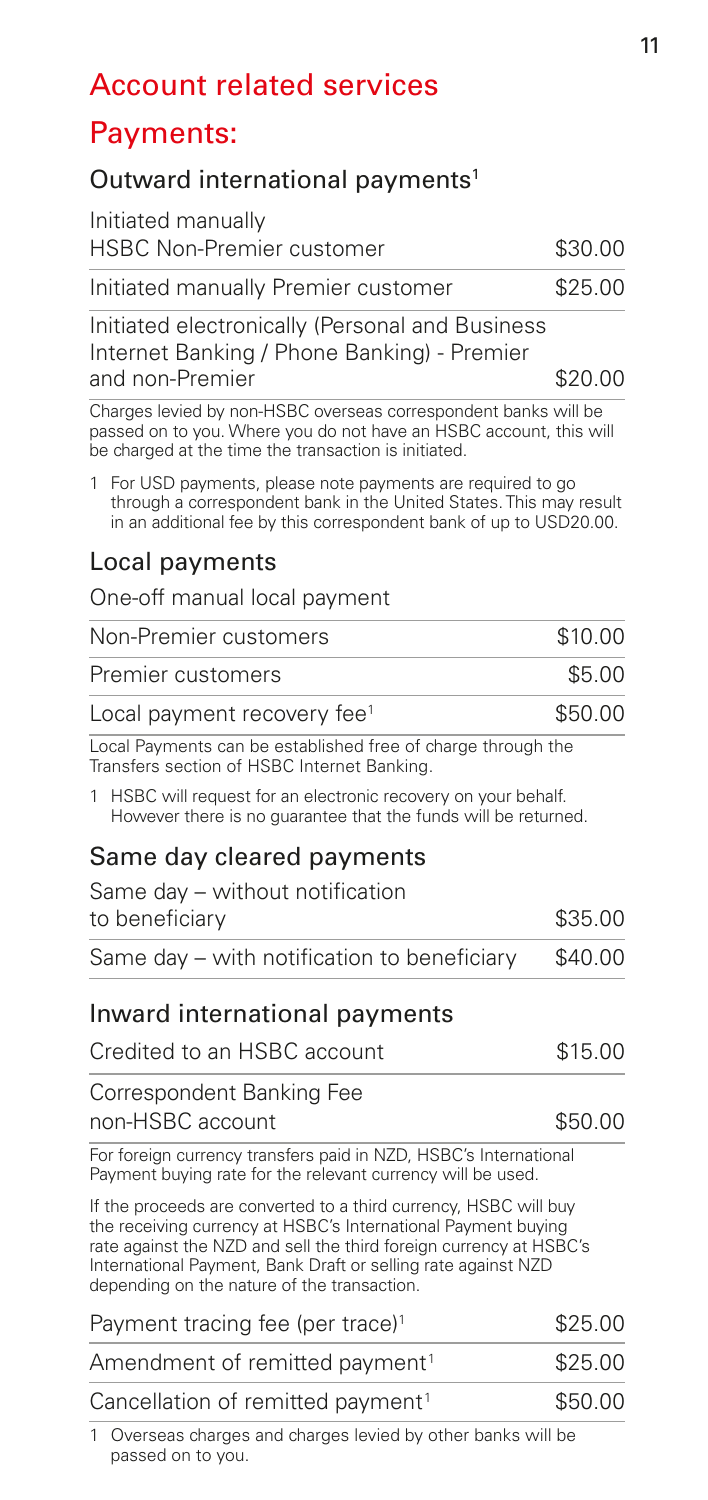# Cheques and Drafts

#### Bank Drafts and Overseas Cheques

| Bank Draft drawn on an HSBC      |           |
|----------------------------------|-----------|
| New Zealand account and credited |           |
| to an HSBC New Zealand account   | no charge |
| Other Bank Draft / Overseas      |           |

Cheque sent for collection<sup>1</sup>  $$25.00$ 

Other Bank Draft / Overseas Cheque purchased and credited to an HSBC account  $($ not sent for collection $)$   $$100.00$ Dishonour of Overseas Cheques \$25.00

1 Overseas charges and charges levied by other banks will be passed on to you.

### Cheque fees

|                          | through HSBC or Westpac<br>\$15.00 |
|--------------------------|------------------------------------|
| Stop payment of a cheque |                                    |

\* Not applicable to Premier customers.

### Bank cheques

| Bank cheque - for HSBC customers only     | \$7.50 |
|-------------------------------------------|--------|
| Replacement of lost or stolen bank cheque | \$7.50 |
| Repurchase bank cheque                    | \$5.00 |

### Bank drafts

| Purchase by customer - same day (branch)  | \$25.00 |
|-------------------------------------------|---------|
| Purchase by customer - overnight (branch) | \$20.00 |
| Replacement of bank draft                 | \$25.00 |
| Repurchase / refund bank draft            | \$10.00 |
| Stop payment of bank draft <sup>1</sup>   | \$25.00 |

1 Charges levied by other banks will be passed on to you.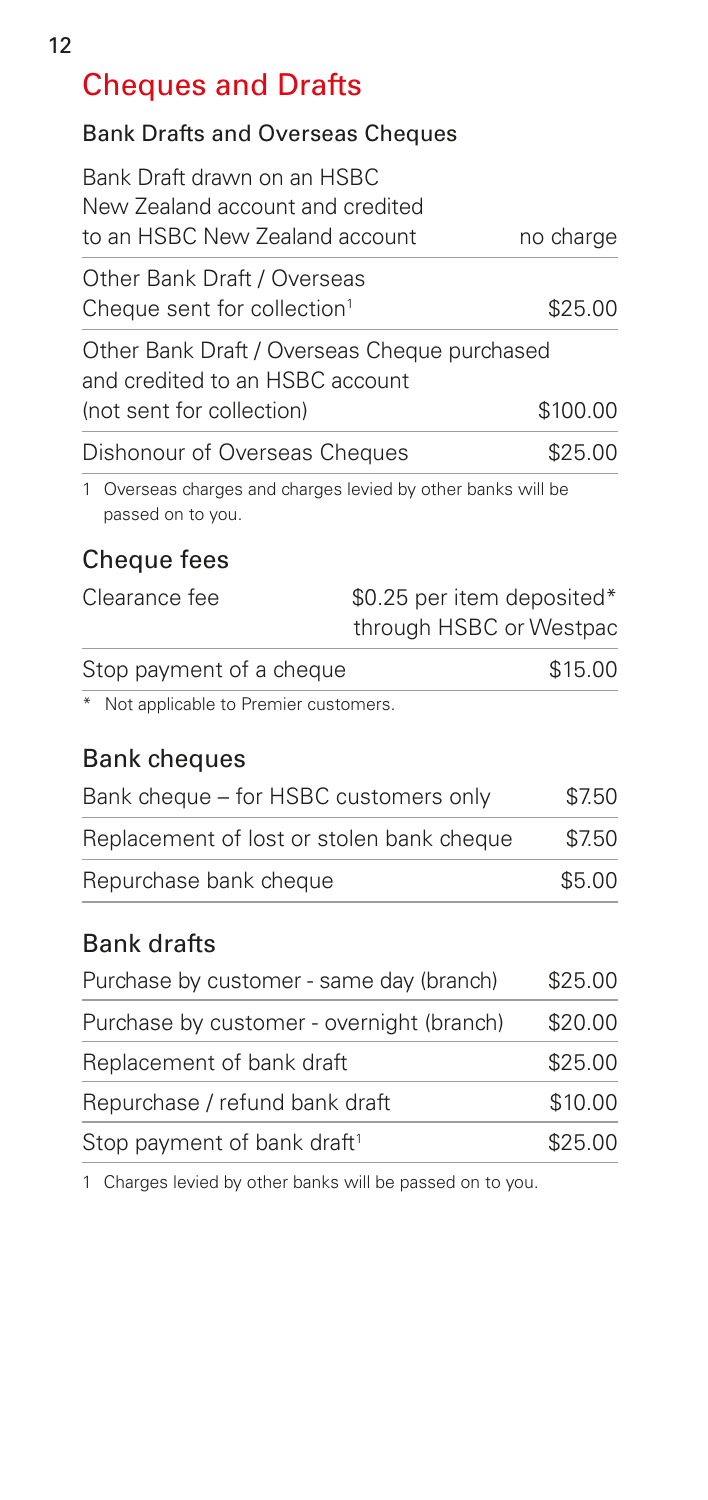## International account opening services

| Emergency encashment fee for<br>Non-Premier customers                                                                                                                   | USD\$20.00 |
|-------------------------------------------------------------------------------------------------------------------------------------------------------------------------|------------|
| Emergency encashment fee for<br>Premier customers                                                                                                                       | no charge  |
| Setting up account with Overseas Office<br>(Non-Premier Adult account)<br>Includes correspondence to set up account and<br>forwarding documentation to overseas office. | \$275.00   |
| Setting up account with Overseas Office<br>(Non-Premier Child / Student account)                                                                                        | \$150.00   |
| Setting up account with Overseas Office<br>(Premier customers)                                                                                                          | no charge  |

# Cash handling

### Local currency

| Deposits and withdrawals under |                                       |
|--------------------------------|---------------------------------------|
| \$3,000 per account per day    | no charge                             |
| <b>Thereafter</b>              | \$5.00 per \$1,000<br>or part thereof |
| Premier customer cash deposits | no charge                             |

### Foreign currency

| Foreign currency conversions to<br>NZD Cash / NZD account                                                              |  |           |
|------------------------------------------------------------------------------------------------------------------------|--|-----------|
| (under \$3,000 per customer per day)                                                                                   |  | no charge |
| NZD Cash / Debit from<br>NZD account converted<br>to foreign currency 1% commission (min \$10.00)                      |  |           |
| Deposit of foreign currency cash<br>to foreign currency account<br>with no conversion 1% commission (min \$10.00)      |  |           |
| Withdrawal of foreign currency cash<br>from foreign currency account<br>with no conversion 1% commission (min \$10.00) |  |           |
| The englished evidence rate is HCDC's seek but cand seek and rate                                                      |  |           |

The applicable exchange rate is HSBC's cash buy and cash sell rate for that currency against NZD at the time of processing.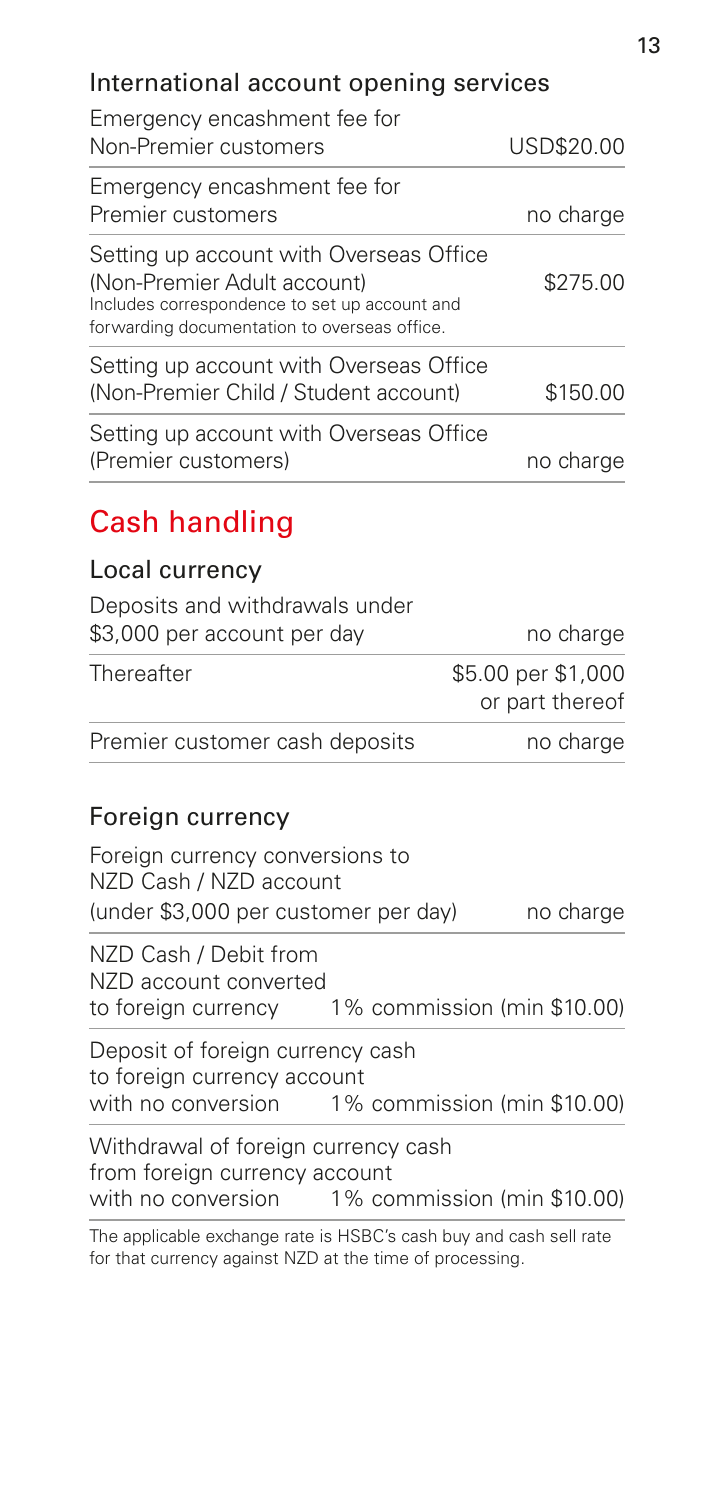# Other services

| Automated nayments / neriodic nayments |                          |
|----------------------------------------|--------------------------|
| Overnight                              | \$20.00                  |
|                                        | e.g. fax, courier costs  |
| Same day                               | $$30.00 + disbursements$ |
| Special answers (NZD)                  |                          |

| atomatca paymento / penoaio payment<br>Establishment per instruction                                                                                            | \$5.00                |
|-----------------------------------------------------------------------------------------------------------------------------------------------------------------|-----------------------|
| Amendment per instruction                                                                                                                                       | \$5.00                |
| Suspension per instruction                                                                                                                                      | \$5.00                |
| To establish / amend / suspend<br>automated periodic payments through<br>Internet Banking                                                                       | no charge             |
| Dishonours                                                                                                                                                      |                       |
| Cheque / direct debits returned by<br>HSBC due to insufficient funds                                                                                            | \$25.00               |
| <b>Statement of account</b>                                                                                                                                     |                       |
| Original statement                                                                                                                                              |                       |
| E Statement                                                                                                                                                     | no charge             |
| Paper Statement                                                                                                                                                 | \$2.00 per statement* |
| Replacement or<br>duplicate statement                                                                                                                           | \$5.00 per statement  |
| Transaction listings are available on Internet Banking<br>free of charge for previous 3 months.<br>Not applicable to statements incorporating loan information. |                       |
| Certificate confirming<br>account balance<br>(at customer's request)                                                                                            | \$40.00 per letter    |
| Closing of account if less than<br>3 months since account opening                                                                                               | $$10.00*$             |
| Fax sent to overseas                                                                                                                                            | $$15.00*$             |
| Fax sent to local destinations                                                                                                                                  | $$10.00*$             |
| Lost card / replacement fee                                                                                                                                     | \$10.00*              |
| Lost Online Security Device replacement fee \$10.00*                                                                                                            |                       |
| Certificate confirming<br>account balance                                                                                                                       | \$40.00 per letter*   |

Immigration letter \$80.00\*

\* Not applicable for Premier Customers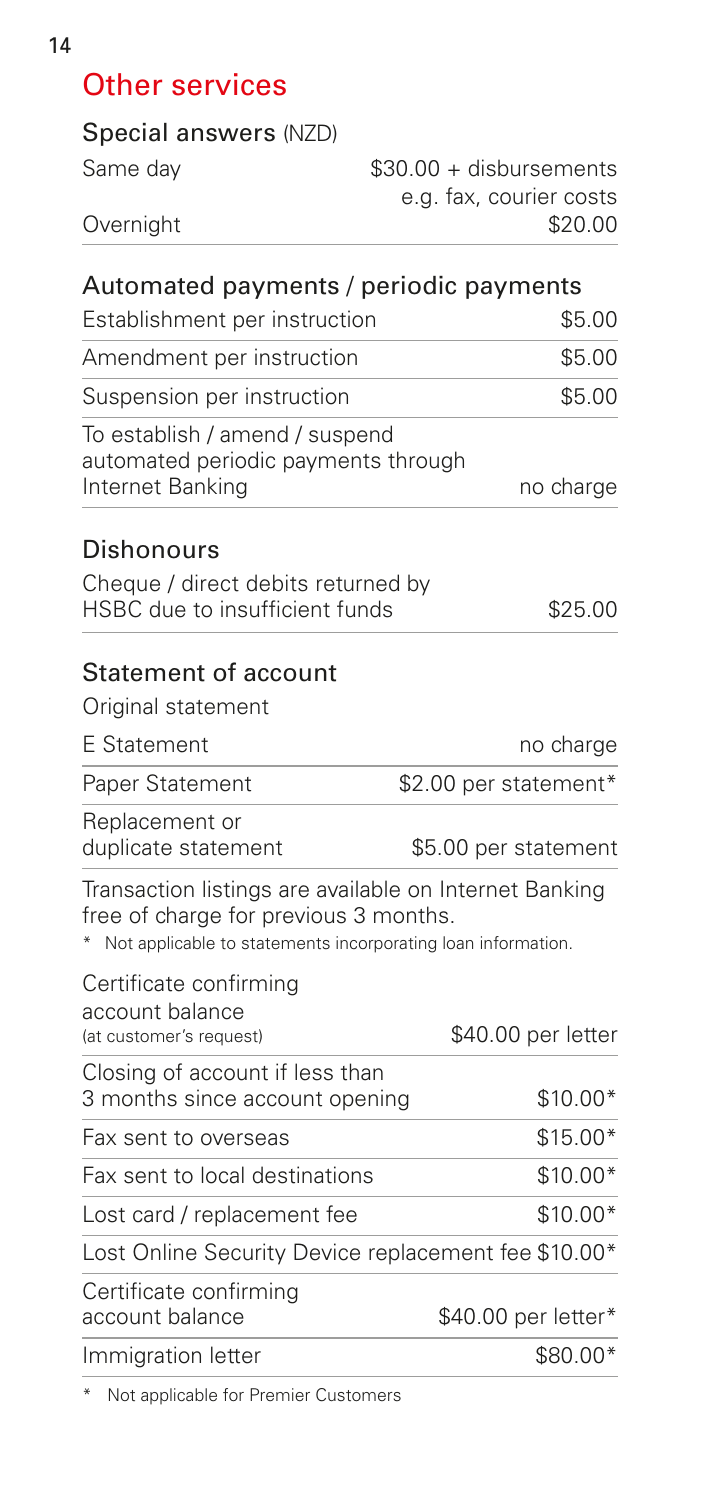### Tax certificate

| Original certificate                                                                                   | no charge                         |
|--------------------------------------------------------------------------------------------------------|-----------------------------------|
| Replacement or<br>duplicate certificate                                                                | \$5.00 per certificate            |
| Interest declaration letter<br>for non-residents                                                       | \$5.00 per request                |
| Document searches                                                                                      |                                   |
| Record / voucher / cheque / deposit /<br>interest accrued and / or earned<br>less than 3 months old    | \$15.00 per item                  |
| Record / voucher / cheque / deposit /<br>interest accrued and / or earned<br>greater than 3 months old | \$60.00 per hour<br>(min \$20.00) |

### Auditor's confirmation report

To include account with Bank, Trade Services outstandings and Treasury outstandings as applicable  $$80.00$  min per report

## HSBC Cards

#### Debit Mastercard®

| Annual fee                           | $$10.00*$                                |
|--------------------------------------|------------------------------------------|
| Replacement card                     | \$15.00                                  |
| Overseas<br>transaction fee          | 2.10% of transaction amount <sup>1</sup> |
| Courier delivery<br>in NZ / Overseas | Courier costs where applicable           |

\* Not applicable for Premier customers.

1 The HSBC overseas transaction fee may apply when you withdraw cash or spend overseas or in foreign currency. The total NZD amount will appear on your statement, and will include any ATM operator fee or retailer surcharge if applicable. A separate transaction amount on your statement will show this overseas transaction fee, made up of any currency conversion margins and any applicable Mastercard fee. Please refer to the HSBC Debit Mastercard Terms and Conditions for more details on using your card overseas, foreign currency spend and any applicable reversals on your HSBC Debit Mastercard.

Mastercard is a registered trademark and the circles design is a trademark of Mastercard International Incorporated.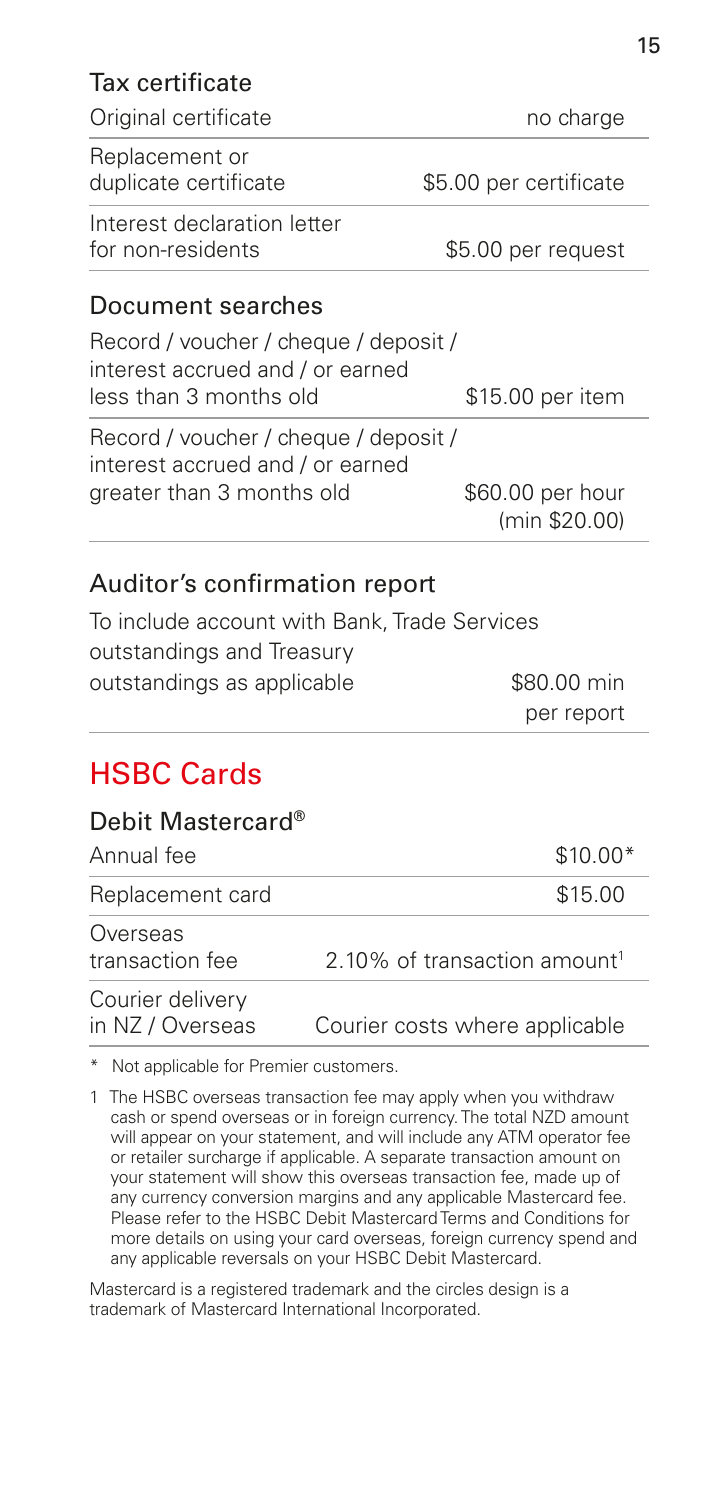# ATM Card

Not available to new customers. Replacement cards are not available.

**Overseas** 

transaction fee<sup>1</sup> 1.00% of transaction amount

1 The HSBC overseas transaction fee may apply when you withdraw cash or spend overseas or in foreign currency. The total NZD amount will appear on your statement, and will include any ATM operator fee or retailer surcharge if applicable, plus the overseas transaction fee, which is made up of any currency conversion margins and any applicable Maestro, Cirrus or VisaPLUS fee.

These fees exclude product relates fees and charges set out in Section A.